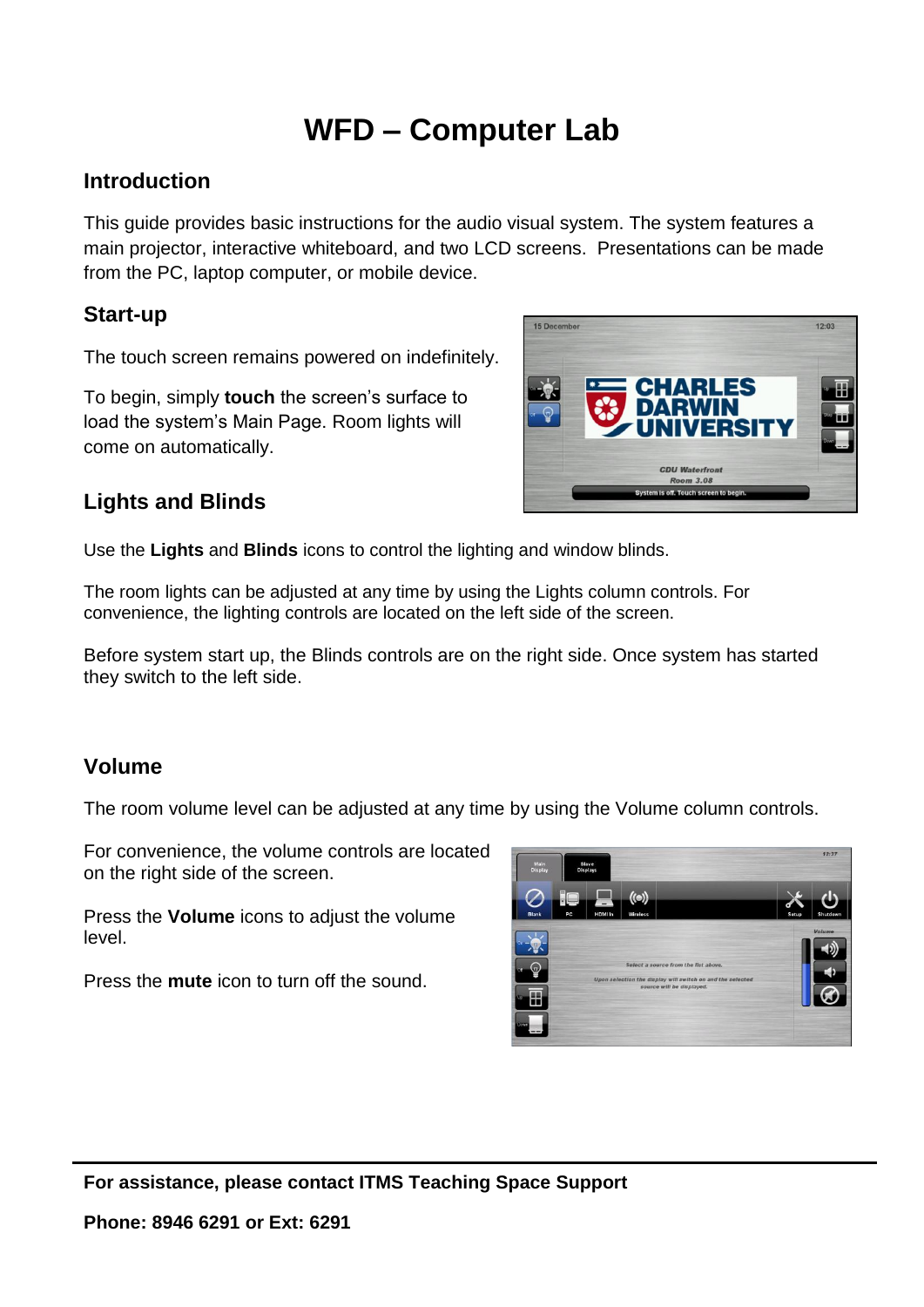## **PC Presentation**

When the AV system is turned on the PC content is displayed by default.

The PC is located in a locked cabinet in the room and is intended to be left on when not in use. **Please do not shut down the PC at any time.**

Use the wireless keyboard and mouse located on top of the equipment rack to operate the PC.



**Notes**: Turn on the keyboard via the power switch underneath the keyboard. When finished, turn off the keyboard and place mouse back on charger.

## **Document Camera / Laptop - HDMI**

Connect a laptop or document camera to the room wall plate input using HDMI cable and turn on laptop or document Camera.

- From the **MAIN DISPLAY** tab, select **HDMI In**
- A blue light on the document camera indicates it is on



#### **Wireless Presenter**

See Wireless Presenter Instructions



**For assistance, please contact ITMS Teaching Space Support**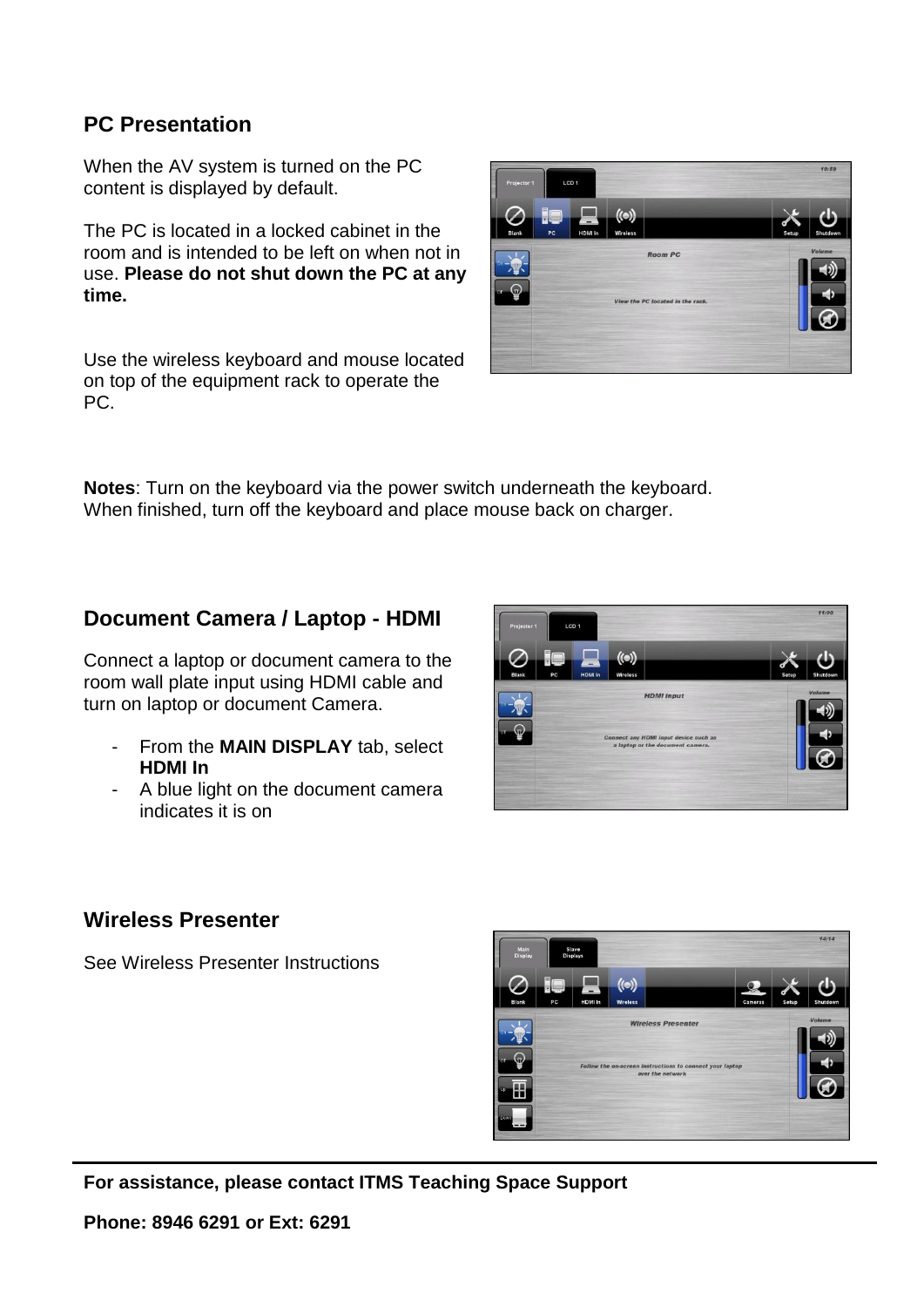# **Slave Displays**

#### **Follow Main Display**

The audio-visual system is equipped multiple LCD screens. The projector acts as the main display and the LCDs act as slave displays. The slave displays can be setup to display a secondary source or match the main projector display.

- Press the **Slave Displays** tab.
- Select the **Follow** icon.
- The LCDs will display the same source that is currently being shown on the main display.
- Press the **Blank** icon to blank the screen.



#### **Slave Laptop / Document Camera Presentation – HDMI**

The slave projectors are equipped to present from a connected laptop or document camera. A local wall plate input, which supports HDMI input, is located at the front of the room.

- Press the **Slave Displays** tab.
- Select the **HDMI In** icon.
- Press the **Blank** icon to blank the screen